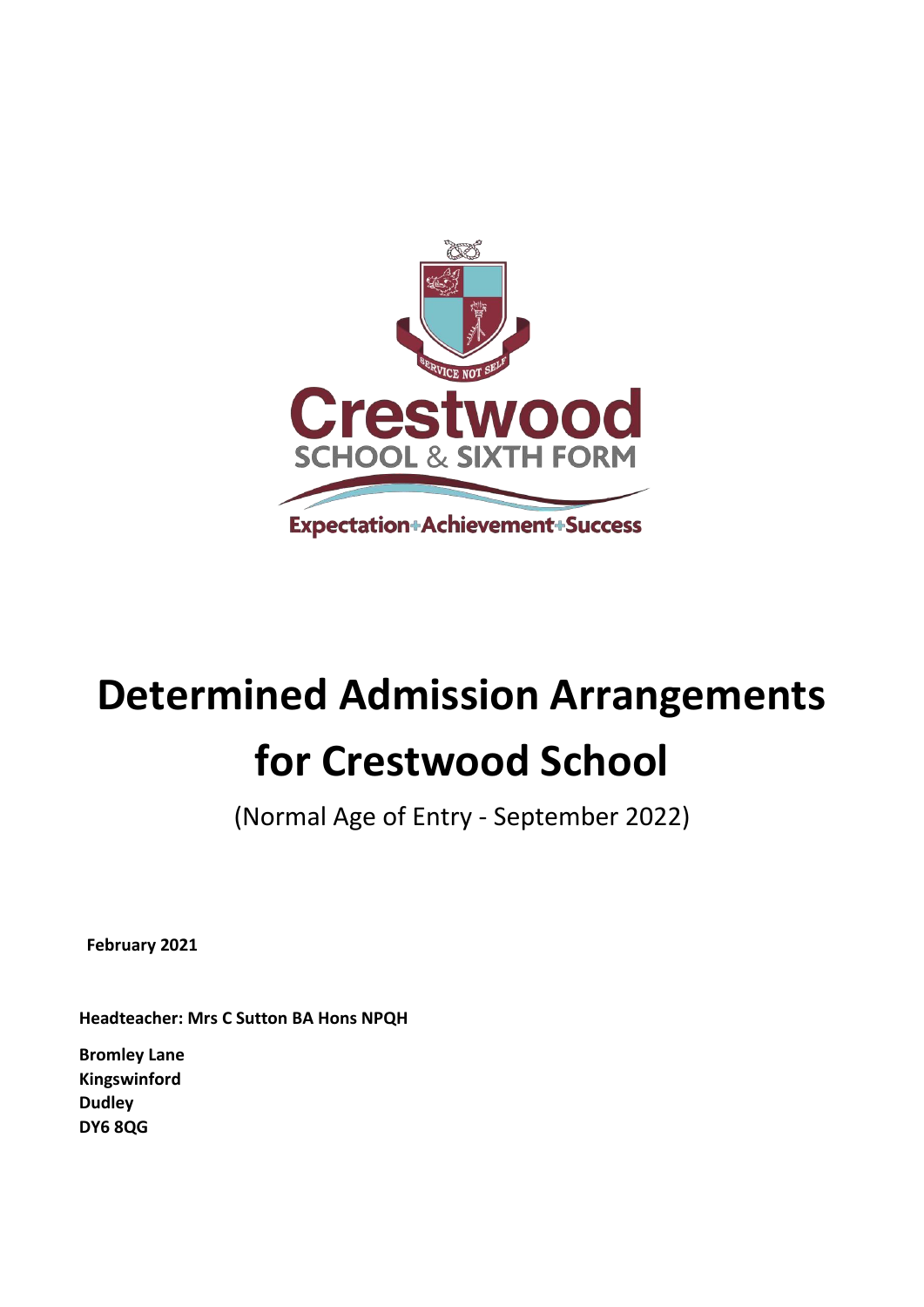## **Document Summary**

## **Principles:**

The School has an Inclusive Education Policy which aims to maximise the opportunity to meet parental preference and to meet the individual needs of children at their preferred school wherever possible.

The admission arrangements set by the Governing Body ensure that the process if fair and equitable for all.

## **Legal Context:**

- The School Admissions (Admissions Arrangements and Co-Ordination of Admission Arrangements) (England) Regulations 2012
- The Education (Admission of Looked After Children)(England)Regulations 2005
- School Admissions Code 2014

## **School Admissions Policy for Normal Age of Entry in September 2022**

*Children will not be discriminated against as laid down by the Sex Discrimination Act 1975, The Race Relations Act 1976 as amended by the Race Relations (Amendment) Act 2000, The Human Rights Act 1998, The Special Educational Needs and Disability Discrimination Act 2005 and The Equality Act 2010.* 

## **Published Admission Number – 210**

# **The following criteria will be used to allocate the available places at Crestwood School when oversubscribed i.e. receive more applications than spaces available.**

All preferences for Crestwood School will be assessed against the following priorities, **regardless of ranking.** 

- a) First priority for admission shall be given to relevant looked after children or children who were previously looked after but immediately after being looked after became subject to an adoption, residence, or special guardianship order. See notes below.
- b) Second priority for admission shall be given to children with a "serious and ongoing medical condition" where the school is the most appropriate school to meet the condition. *(Parents must provide supportive information from their child's Hospital Consultant at the time of application in order to be considered under this criteria. This supportive information should include information about the needs of the child and should detail the difficulties the student would experience if they had to attend another school. Parents should also indicate why the preferred school is the most appropriate to meet their child's medical condition rather than any other school. The Governing Body will not seek to obtain medical evidence on behalf of parents.)*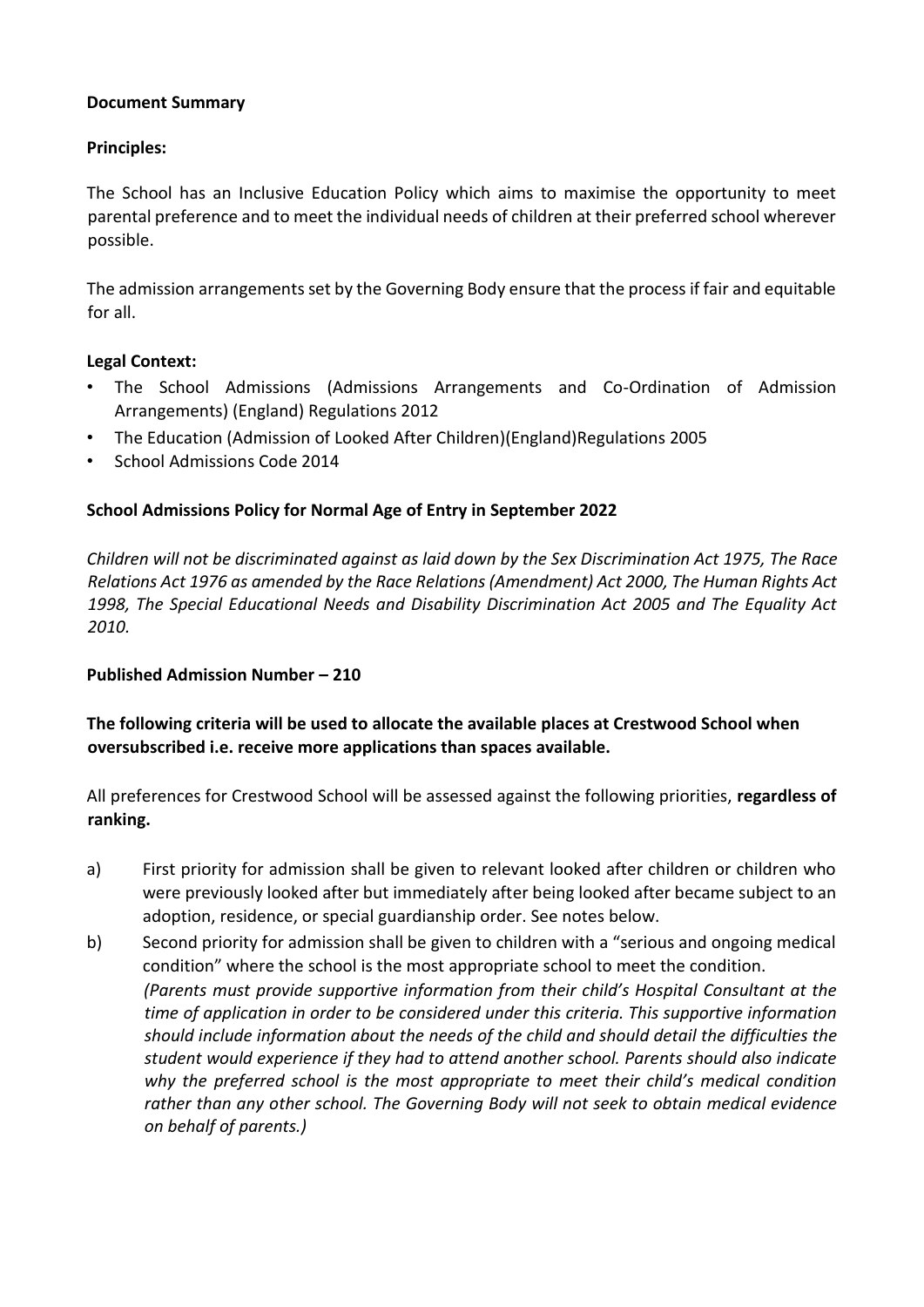- c) Third priority for admission shall be given to children who have a brother/sister, half brother/sister (where the children share one common parent), or step-brother/step-sister, living at the same address and who will still be attending the preferred school in September 2022. (NB: this does not include pupils attending the sixth form)
- d) Admission shall be given to five percent (5%) of the PAN (210 cohort) who can demonstrate a significant sporting aptitude. This will be determined by a selection test based on sporting skills and athleticism.
- e) Admission shall be given to five percent (5%) of the PAN (210 cohort) who can demonstrate a significant performing arts aptitude. This will be determined by a selection test based on an aptitude test for their chosen Performing Art.

We wish to preserve the gender balance of our year groups so the intention is that in d and e above, the 21 students admitted in this way will be made up of 10 boys and 11 girls or vice versa.

Any places that remain available once the above applicants have been admitted will be filled according to those children who live closest to the school, determined by a straight line measurement in metres, from the home address to the main entrance of Crestwood School.

Note: Random allocation will be used as a tie break, to decide who has the highest priority for admission if the distance between two children's homes and the school is the same.

#### **Notes**

- Relevant looked after children means children who are looked after by a Council in accordance with section 22 (1) of the Children Act 1989 and who is (a) in care of a Council, or (b) being provided with accommodation by a Council in the exercise of their social services functions.
- A child is regarded as having been in state care outside of England if they were in the care of or were accommodated by a public authority, a religious organisation, or any other provider of care whose sole or main purpose is to benefit society.
- An adoption order is an order under section 46 of the Adoptions and Children Act 2002. A Child Arrangement Order is an order settling the arrangements to be made as to the person with whom the child is to live under section 8 of the Children Act 1989. Section 14A of the Children Act 1989 defines a special guardianship order as an order appointing one or more individuals to be a child's special guardian (or special guardians).
- In accordance with legislation, a child with a Health and Care Plan (EHCP), will be offered a place at the school named in the EHCP as the most appropriate to meet the child's individual needs, this may reduce the amount of places available for children who do not have a EHCP.
- Definition of brother or sister also relates to adopted or fostered children living at the same home address.
- The home address is considered to be the child's (along with their parent(s)) genuine principal place of residence at the time of the allocation of places ie where they are normally and regularly living. If a child is resident with friends or relatives (for reasons other than guardianship), the friend or relative's address will not be considered for allocation purposes.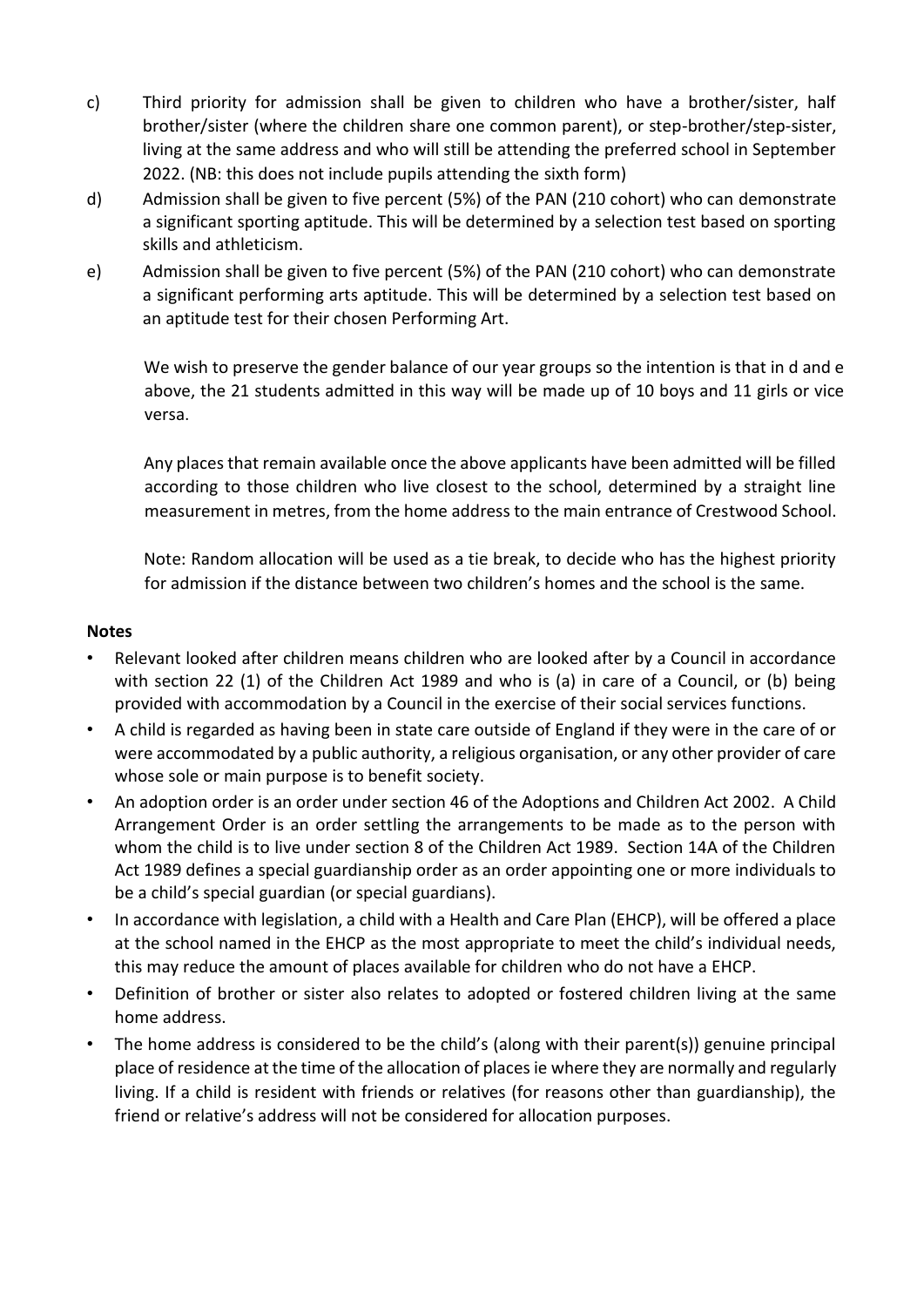- Where parents have shared responsibility for a child, and the child lives with both parents for part of the school week, then the home address will be determined as the address where the child lives for the majority of the school week. Parents will be required to provide documentary evidence to support the address they wish to be considered for allocation purposes. At least one item of proof must demonstrate where the child lives.
- Special conditions will apply in the event that one child from a set of twins or triplets does not gain admission to the preferred school through the admissions criteria. The Governing Body will exceed the admission number to prevent separation of twins/triplets.

## **Late Applications**

Preferences that are received after the closing date will only be considered after applications that were received within the deadline have been dealt with.

There will, however, be exceptional circumstances in which a late application will be considered alongside those applications that were made within the deadline.

In each circumstance supportive documentary evidence must be provided by the parent/carer at the time of application.

#### **Waiting Lists**

If the School is oversubscribed and children have been refused admission because other children have a higher priority for admission under the published admissions criteria, then those applicants who are unsuccessful will be asked if they wish to be placed on a waiting list.

Children on the waiting list will be ranked in accordance with the School's published admissions criteria and the list will operate from the point of allocation of places until 31 August 2023.

Inclusion on the School's waiting list does not mean that a place will eventually become available there. A child's position on a waiting list is not fixed and is subject to change during the year ie they can go up or down the list.

If a parent requests that their child's name be added to the waiting list of a school that was ranked lower on the preference form than the school allocated, the child's name will be placed on the waiting list in accordance with the published admissions criteria.

Places that become available (below the published admissions number or any number that the School agree they can admit) between the point of allocation and 31 August 2023 will be offered to children according to their ranking on this list i.e those ranked highest will be offered first.

## **Application Process**